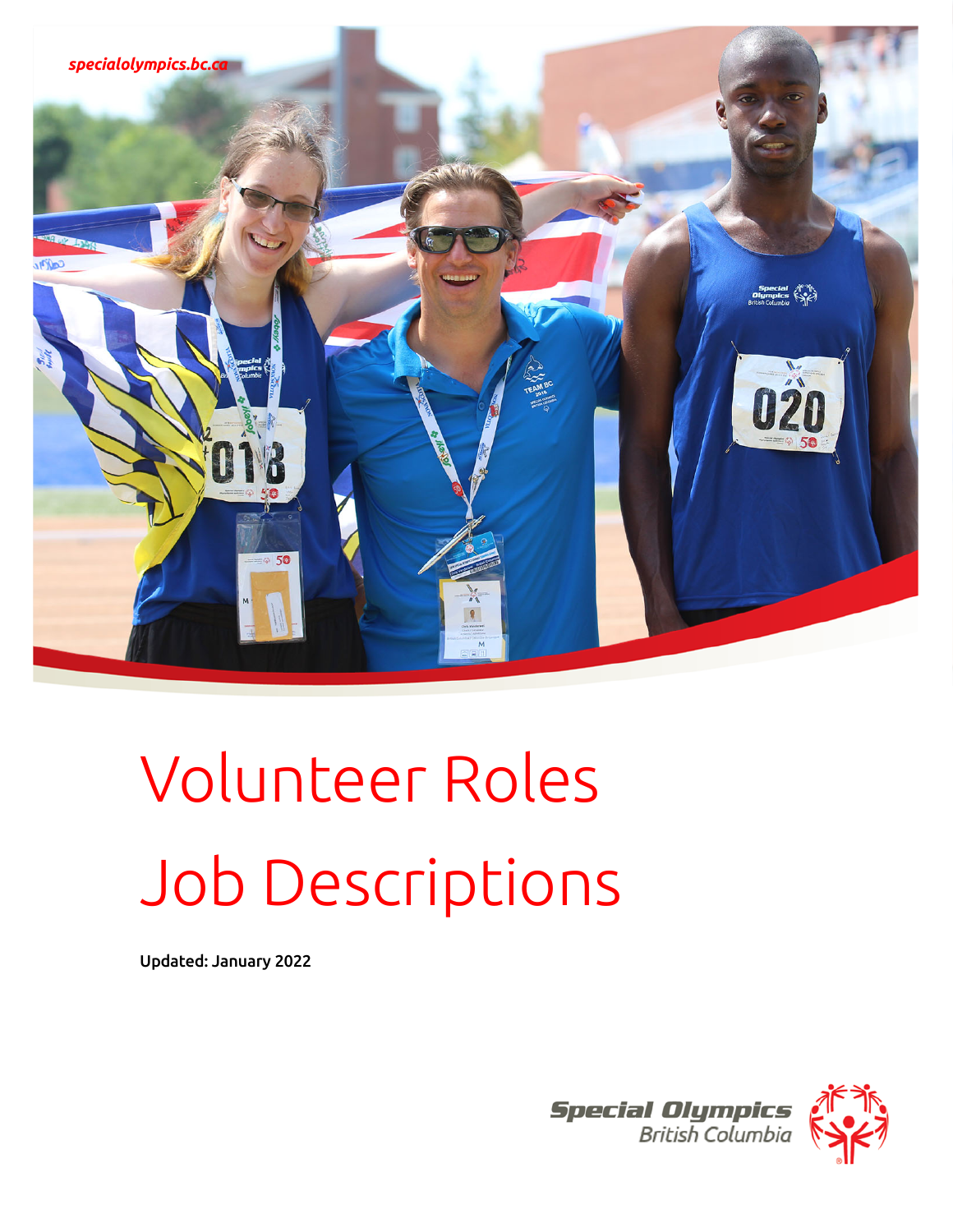

### <span id="page-1-0"></span>Welcome

Volunteers are the driving force behind all aspects of Special Olympics BC, acting as Local Committee members, subcommittee members, coaches, and program volunteers.

The time and dedication to the local community are the greatest gifts that can be given to the athletes and are greatly appreciated.

This document provides general job descriptions for volunteer roles within Special Olympics BC. Each community will vary in terms of what specific volunteer roles are needed to meet the needs of that community,

For further information or questions please contact the Community Development Coordinator for your region.

Contact information for all SOBC staff, including your Community Development Coordinator, can be accessed a[t SOBC Staff Contacts.](https://www.specialolympics.ca/british-columbia/contact-us)

#### General Contact Info:

Special Olympics British Columbia 210-3701 Hastings Street Burnaby, BC V5C 2H6

Tel: 604.737.3078 Toll Free: 1.888.854.2276 [info@specialolympics.bc.ca](mailto:info@specialolympics.bc.ca)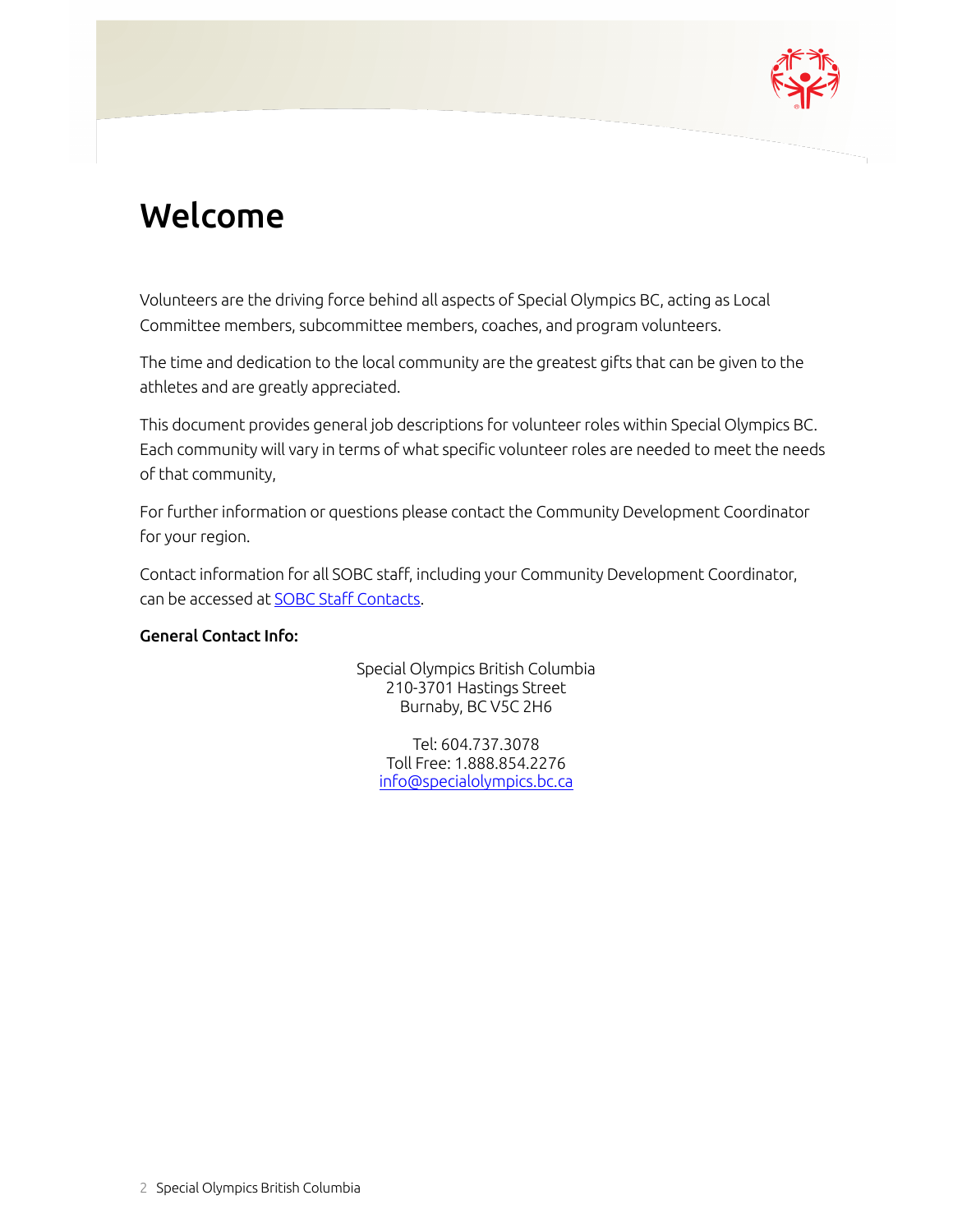

### Table of Contents

| Welcome                                                           | $\overline{c}$ |
|-------------------------------------------------------------------|----------------|
| Job Description - Local Coordinator                               | 4              |
| Job Description - Volunteer Coordinator                           | 5              |
| Job Description - Program Coordinator                             | 6              |
| (Option A Program Coordinator: 1 Position)                        | 6              |
| (Option B Program Coordinator: 2 Positions Facilities & Coaching) | $\overline{7}$ |
| Job Description Position 1: Facilities                            | 7              |
| Job Description - Position 2: Coaching                            | 8              |
| Job Description - Secretary                                       | 9              |
| Job Description - Treasurer                                       | 10             |
| Job Description - Registration Coordinator                        | 11             |
| Job Description - Public Relations Coordinator                    | 12             |
| Job Description - Fundraising Coordinator                         | 13             |
| Job Description - Equipment Coordinator                           | 14             |
| Job Description - Family & Friends Coordinator                    | 15             |
| Job Description - Special Events Coordinator                      | 16             |
| Job Description - Youth Coordinator                               | 17             |
| Job Description - Athlete Representative                          | 18             |
| Job Description - Athlete Leader Liaison                          | 19             |
| Job Descriptions - Sport & Program                                | 20             |
| Head Coach                                                        | 20             |
| Assistant Coach                                                   | 22             |
| Program Volunteer                                                 | 23             |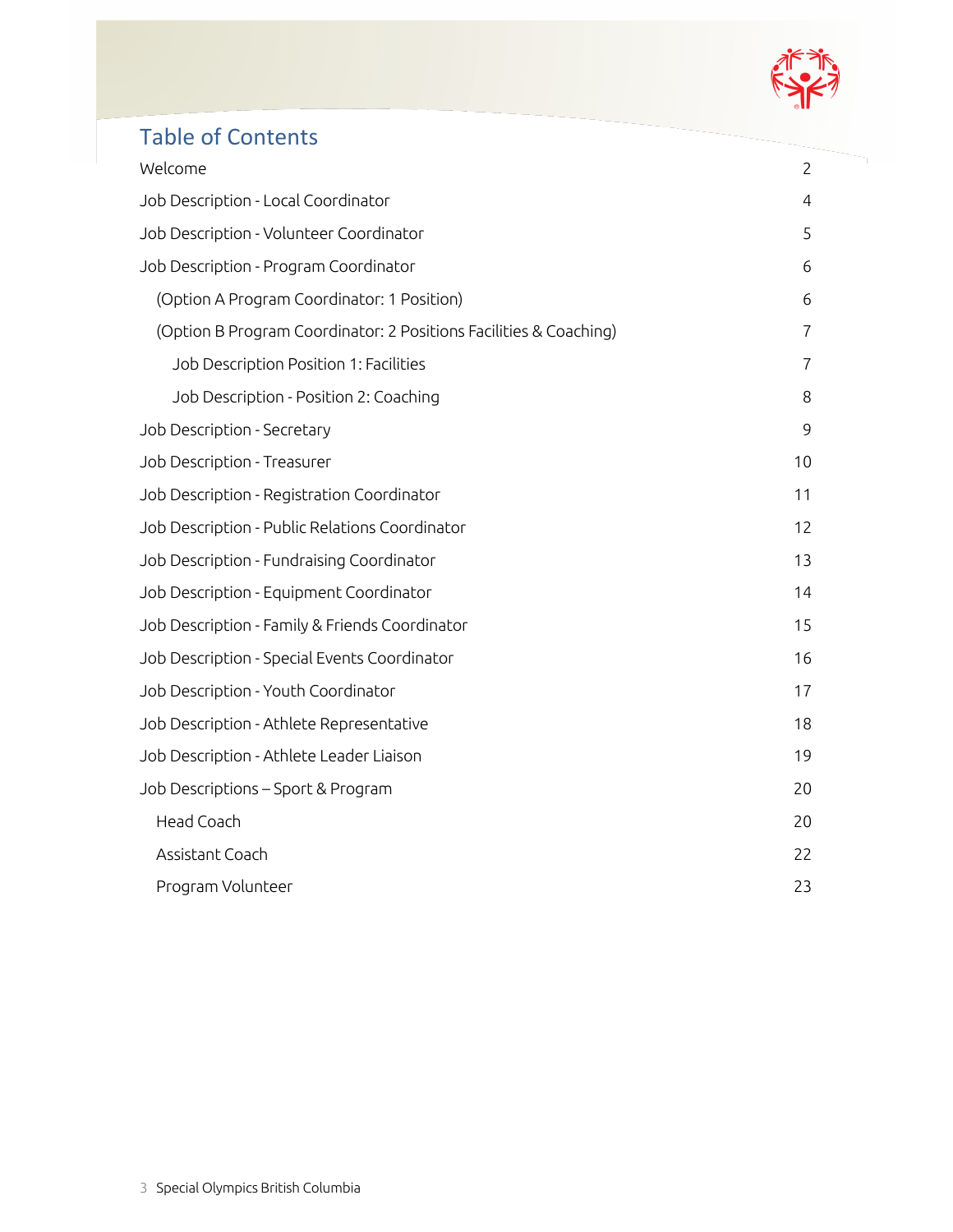

# <span id="page-3-0"></span>Job Description - Local Coordinator

Liaise with: Regional Coordinator, SOBC Community Development Coordinator, Local Committee

Position: Volunteer - Elected by the Local membership

Commitment: 1 year term (no limit to the number of terms)

#### Goals:

Provide for the effective and efficient operation of the Local.

#### Areas of Responsibility:

- Oversee and participate in the operation of the Local
- Engage in continuous learning about Special Olympics events and organizational goals
- Educate coaches and volunteers within the community of the committee's goals
- Assist Special Olympics staff in achieving and implementing initiatives at the grassroots level
- Represent the Local's point of view at regional & provincial meetings
- Actively communicate with the Provincial Office and Regional Coordinators, and in turn relay information in a timely manner to appropriate volunteers
- Be the main contact for the Local and connect information to appropriate people
- Provide direction and guidance to volunteers within the Local in respect to their specific duties. Assist in finding answers when questions arise, and encourage continuous learning for coaches, volunteers, and athletes.

#### Specific Accountabilities:

- Schedule, set agendas for and chair a minimum of 10 regular meetings per year
- Provide leadership to the Local Committee
- Attend Regional meetings and conferences
- Represent the Local's point of view at regional meetings and to actively communicate with Provincial Office and Regional Coordinator
- Lead Annual planning for the Local with input from coaches and the committee
- Lead development of an annual plan & budget for the Local in consultation with the Local Committee and the SOBC Community Development Coordinator
- Communicate with all committee members, including guiding and directing them with their specific duties
- Ensure all policies and procedures are adhered to
- Ensure all Accreditation documents are sent to the Community Development Coordinator by specified deadlines after gaining input from the rest of the local committee
- Plan an Annual Meeting between May 1<sup>st</sup> and June 30<sup>th</sup>, ensure that meeting is publicized (Facebook, newspaper, etc.) 30 days prior to the meeting

#### *Local Coordinator Manual – available in th[e Resources section](https://www.specialolympics.ca/british-columbia/resources) of the [SOBC Website](https://www.specialolympics.ca/british-columbia)*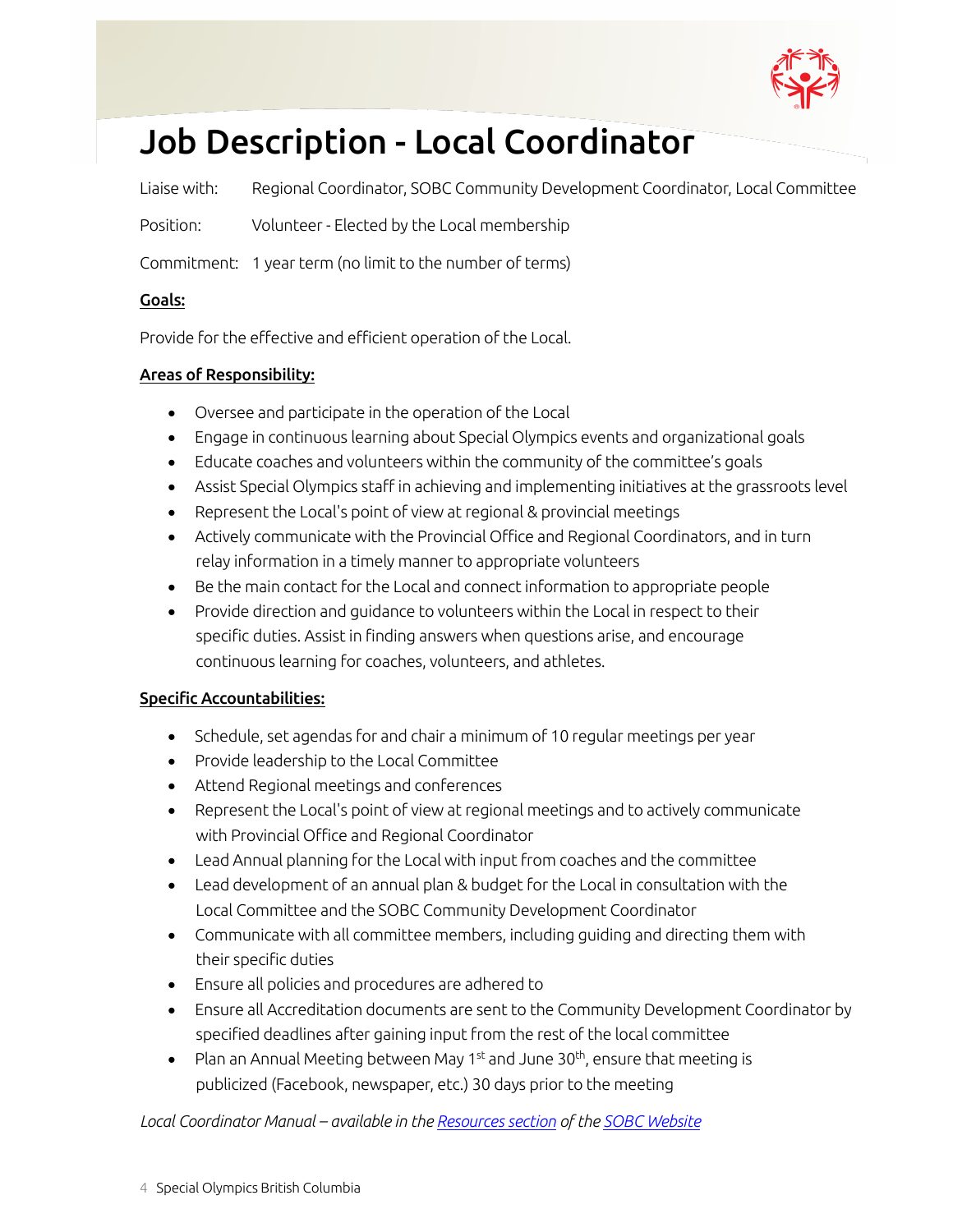

# <span id="page-4-0"></span>Job Description - Volunteer Coordinator

Liaise with: Local Coordinator, Local Committee, Volunteers

Position: Volunteer - Elected by the Local membership

Commitment: 1 year term (no limit to the number of terms)

#### Goals:

Establish and implement a recruitment and on-boarding program to ensure the Local has the highest quality volunteers with the best training available at every level of the Local

#### Specific Accountabilities:

Ensure that incoming volunteers take the on-line orientation, are provided with appropriate training and on-boarding information

Fill requests for volunteers from other Local Committee members through targeted recruitment strategies

Work with the Registration Coordinator to organize an annual registration day early in the fall (September)

Attend registration day and work with the Registration Coordinator to ensure that SOBC registration policy is followed:

- Ensure all new volunteers have a Criminal Record Check
- Ensure all new volunteers complete required registration documents

Access training opportunities for all levels of volunteers and make sure they are communicated (i.e., coaching courses, regional conferences)

Evaluate volunteer placement, and if required, work with the Local Coordinator to remove a volunteer from their duties and/or move people into better suited roles

Ensure volunteers are recognized

- Host a volunteer appreciation event
- Work with Local Committee to fill out and submit SOBC award applications

Provide a Volunteer Coordinator's report at monthly Local Committee meetings

Attend monthly Local Committee meetings

*Volunteer Coordinator Manual – available in th[e Resources section](https://www.specialolympics.ca/british-columbia/resources) of the [SOBC Website](https://www.specialolympics.ca/british-columbia)*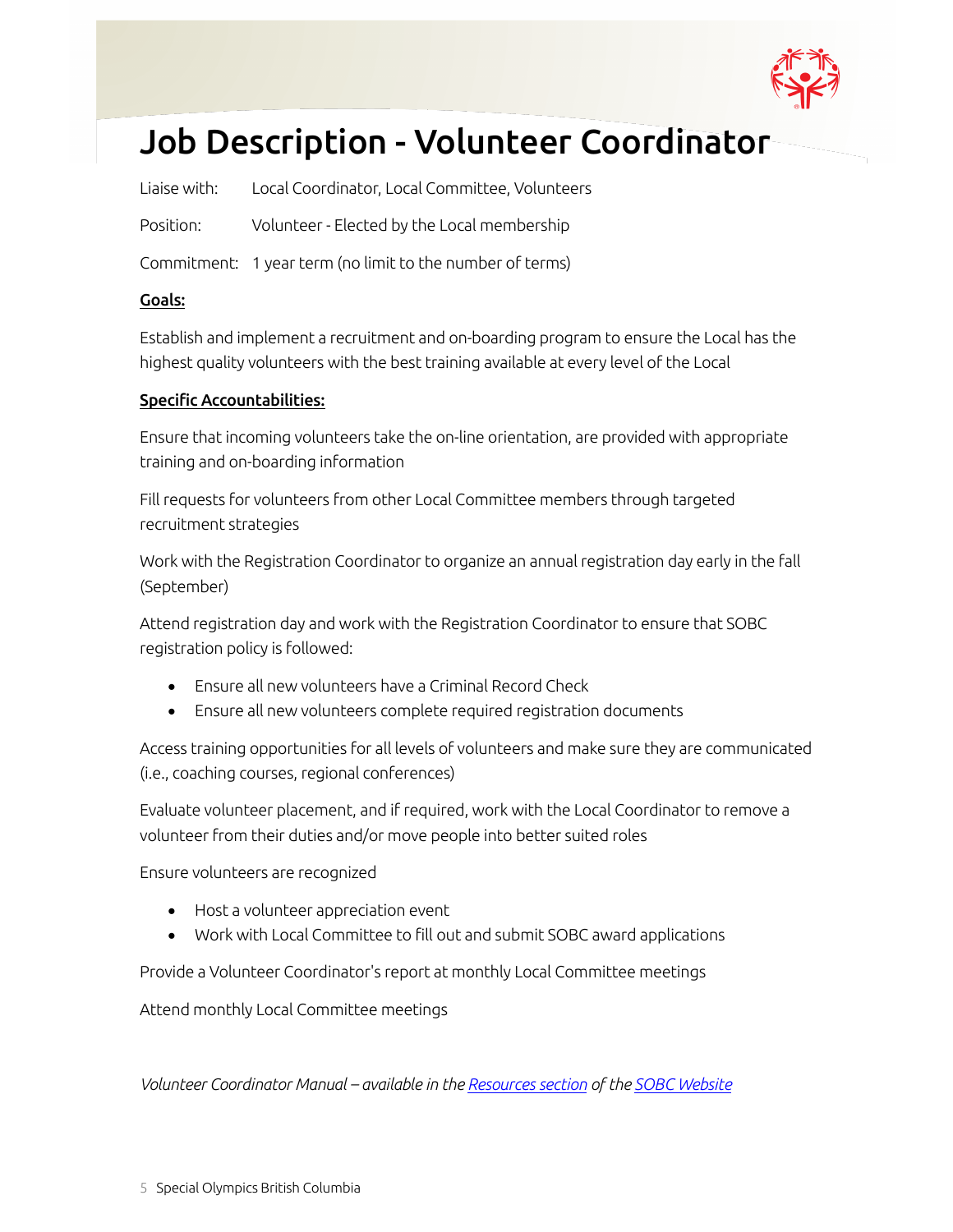

## <span id="page-5-0"></span>Job Description - Program Coordinator

There are many responsibilities that fall under the Program Coordinator position. Some locals in BC offer all 18 sports which may require the position to be divided. If your local is one that offers many sports, you can discuss the potential of sub-committee positions that fall under the Program Coordinator to delegate some of the responsibilities of the position or split the role into two positions as detailed in the following job descriptions.

If positions are fulfilled as sub-committee positions, these roles would not need to attend the monthly local committee meetings but would provide reports to the Program Coordinator.

Job descriptions for head coach, assistant coach and program volunteer are applicable as well as they report through to the Program Coordinator

### <span id="page-5-1"></span>(Option A Program Coordinator: 1 Position)

Liaise with: Local Coordinator, Coaches, Local Committee

Position: Volunteer - Elected by the Local membership

Commitment: 1 Year term (no limit to the number of terms)

#### Goals:

Coordinate all aspects of sport programs run by the Local, including facilities and equipment. Act as the key liaison for all coaches and in turn represent the voice of the coaches to the Local Committee.

#### Specific Accountabilities:

Chair regularly scheduled coaches' meetings (at least two per year) for all sport programs

Connect with all sports and head coaches monthly by phone, email, or program visit (optional)

Liaise with your Community Development Coordinator to utilize the Best Practices Resource and ensure programs are being run in accordance with SOBC policies & procedures

Develop a program schedule with time/date/location for all programs offered in the Local

Secure all facilities at appropriate times for all sport programs and handle facility insurance requests as required

Ensure that all equipment and uniforms are ready for distribution each sport season and collected at the end of each sport season (not applicable if there is an Equipment Manager)

Ensure all coaches have the training required for their position:

- NCCP courses
- Professional development opportunities (i.e., Coach Development Workshops, etc)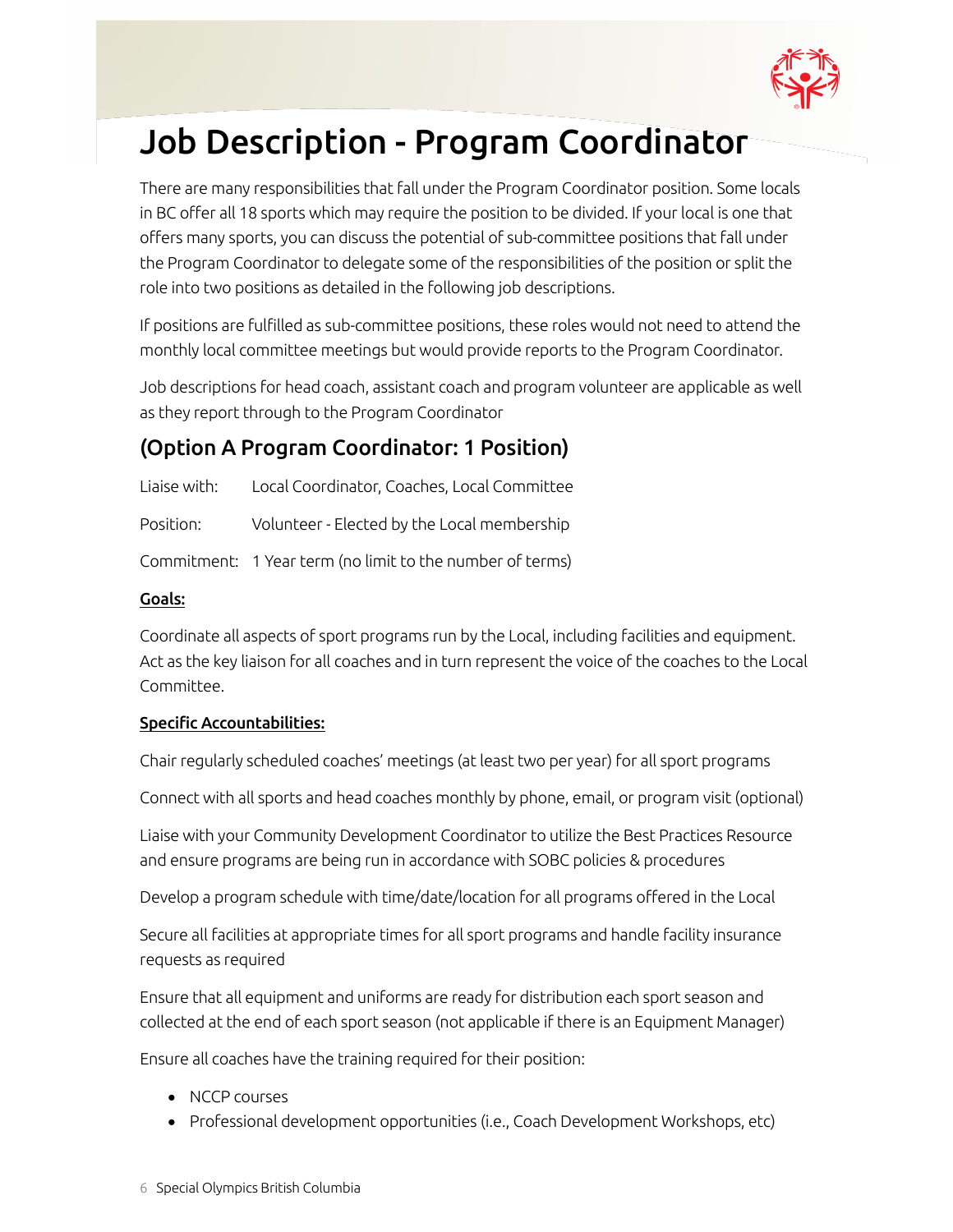

Provide a Program Coordinator's report at monthly Local Committee meetings with an update on each program including:

- Plans for upcoming season
- Facility, equipment, or uniform needs
- New program requirements (additional volunteers, etc.)

Assist with planning and support coaches taking athletes/teams to competition, and help with local competitions and/or regional events as required

Attend monthly Local Committee meeting

### <span id="page-6-0"></span>(Option B Program Coordinator: 2 Positions Facilities & Coaching)

#### <span id="page-6-1"></span>Job Description Position 1: Facilities

Liaise with: Local Coordinator, Coaches, Local Committee Position: Volunteer - Elected by the Local membership

Commitment: 1 Year term (no limit to the number of terms)

#### Goals:

Coordinate facilities used for all programs run by the Local and ensure that they have the equipment and uniforms required.

#### Specific Accountabilities:

Develop a program schedule with time/date/location for all programs offered in the Local

Secure all facilities at appropriate times for all sport programs and handle facility insurance requests as required

Ensure that all equipment and uniforms are ready for distribution each sport season and collected at the end of each sport season (not applicable if there is an Equipment Manager)

Liaise with coaches on equipment, facility and uniform needs and requirements (not applicable if there is an Equipment Manager)

Provide Program Coordinator's report at monthly Local Committee meetings with an update on all facility, equipment & uniform information and needs

Assist with facilities and support for local competitions and/or regional events as required

Attend monthly Local Committee meetings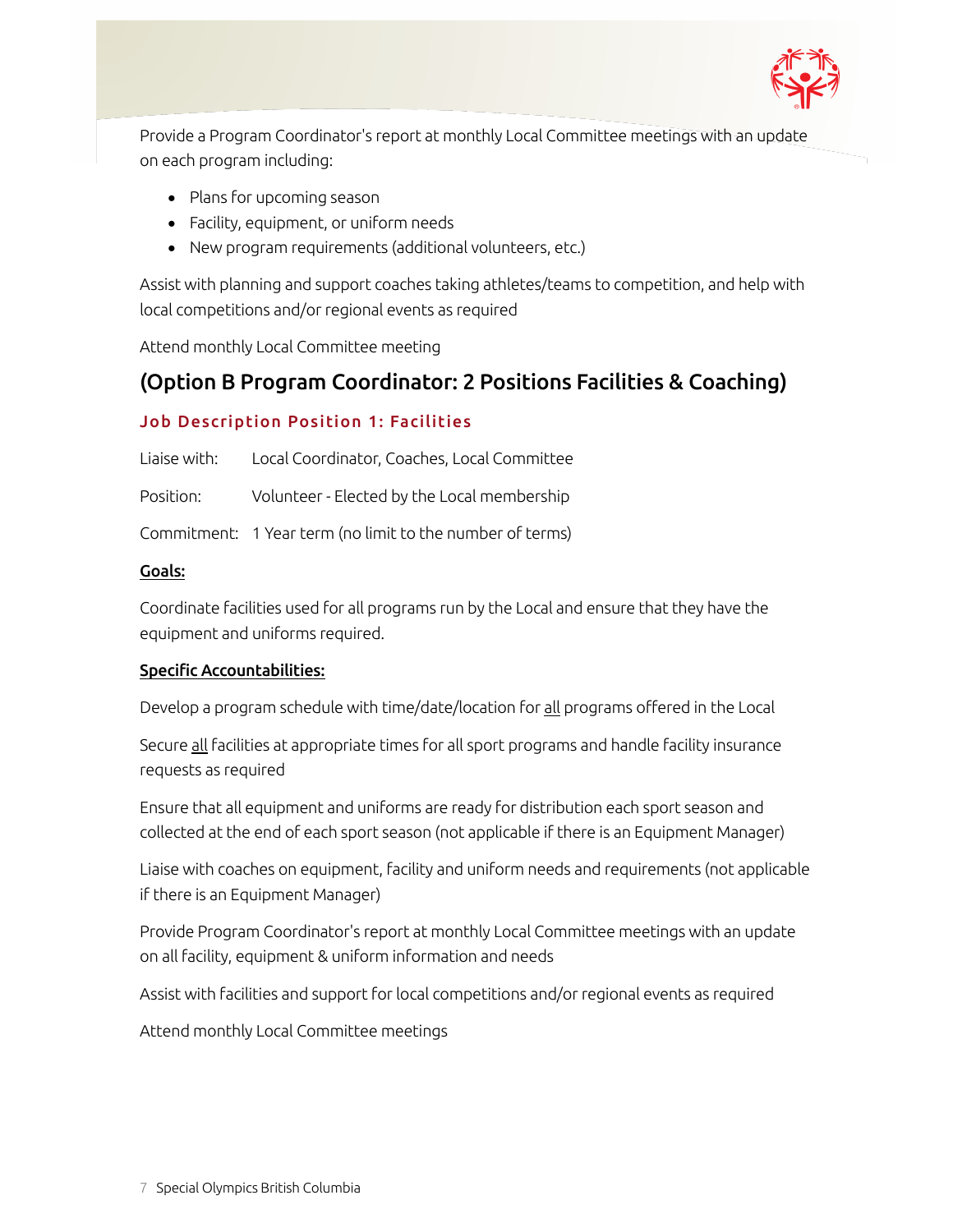

#### <span id="page-7-0"></span>Job Description - Position 2: Coaching

| Liaise with: | Local Coordinator, Coaches, Local Committee               |
|--------------|-----------------------------------------------------------|
| Position:    | Volunteer - Elected by the Local membership               |
|              | Commitment: 1 Year term (no limit to the number of terms) |

#### Goals:

Ensure that all coaches receive training opportunities required for their position. Act as the voice of coaches from all sports to the Local Committee and ensure coaches are well supported.

#### Specific Accountabilities:

Chair regularly scheduled coaches' meetings (at least two per year) for all sport programs

Ensure all coaches have the training required for their position

- NCCP courses
- Professional development opportunities (regional conferences, sport specific courses, etc.)

Connect with all sports and head coaches monthly by phone, email, or program visit

Liaise with your Community Development Coordinator to utilize the Best Practices Resource and ensure programs are being run in accordance with SOBC policies & procedures

Provide Program Coordinator's report at monthly Local Committee meetings with an update on each program, plans for upcoming season and new program requirements/developments

Present options and make recommendations to the Local Committee for vacant Head Coach positions

Assist with planning and support coaches taking athletes/teams to competition, and help with local competitions and/or regional events as required

Work with the Volunteer Coordinator to recruit and place new coaches and program volunteers and if required assist with on-boarding

Attend monthly Local Committee meetings

*Program Coordinator Manual – available in the [Resources section](https://www.specialolympics.ca/british-columbia/resources) of th[e SOBC Website](https://www.specialolympics.ca/british-columbia)*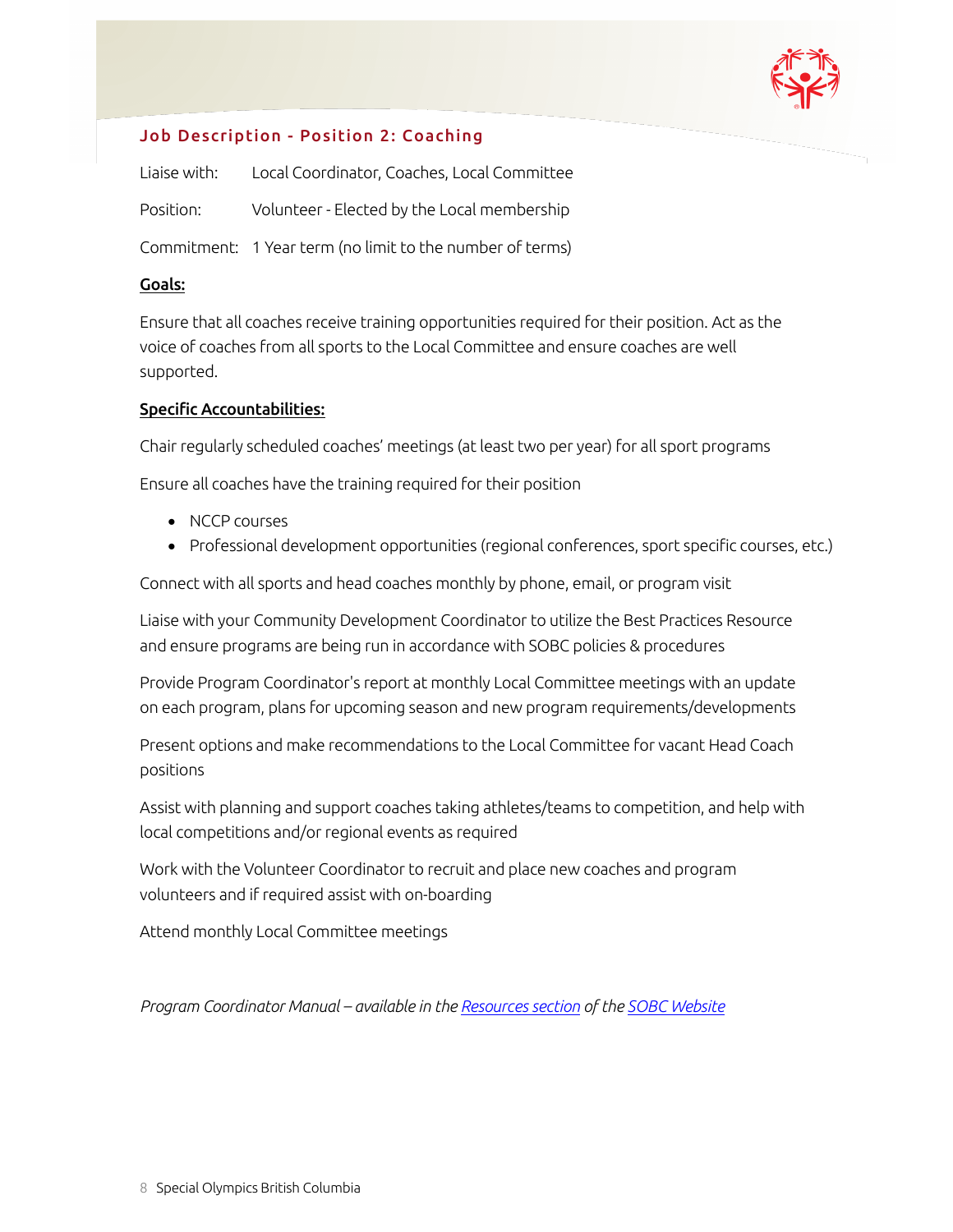

## <span id="page-8-0"></span>Job Description - Secretary

Liaise with: Local Coordinator, Local Committee, SOBC Manager, Finance and Administration

Position: Volunteer - Elected by the Local membership

Commitment: 1 Year term (no limit to the number of terms)

#### Goals:

Provide support to the Local Committee regarding correspondence and meeting minutes.

#### Specific Accountabilities:

Record and distribute the minutes of Local Committee meetings to all local committee members, Regional Coordinator, and the Community Development Coordinator within two weeks of the meeting date

Prepare and distribute outgoing communications from Local Committee including thank you/get well cards as needed

Assist other committee members with events, fundraisers, or initiatives as necessary

Attend monthly Local Committee meetings.

*Secretary Manual – available in th[e Resources section](https://www.specialolympics.ca/british-columbia/resources) of th[e SOBC Website](https://www.specialolympics.ca/british-columbia)*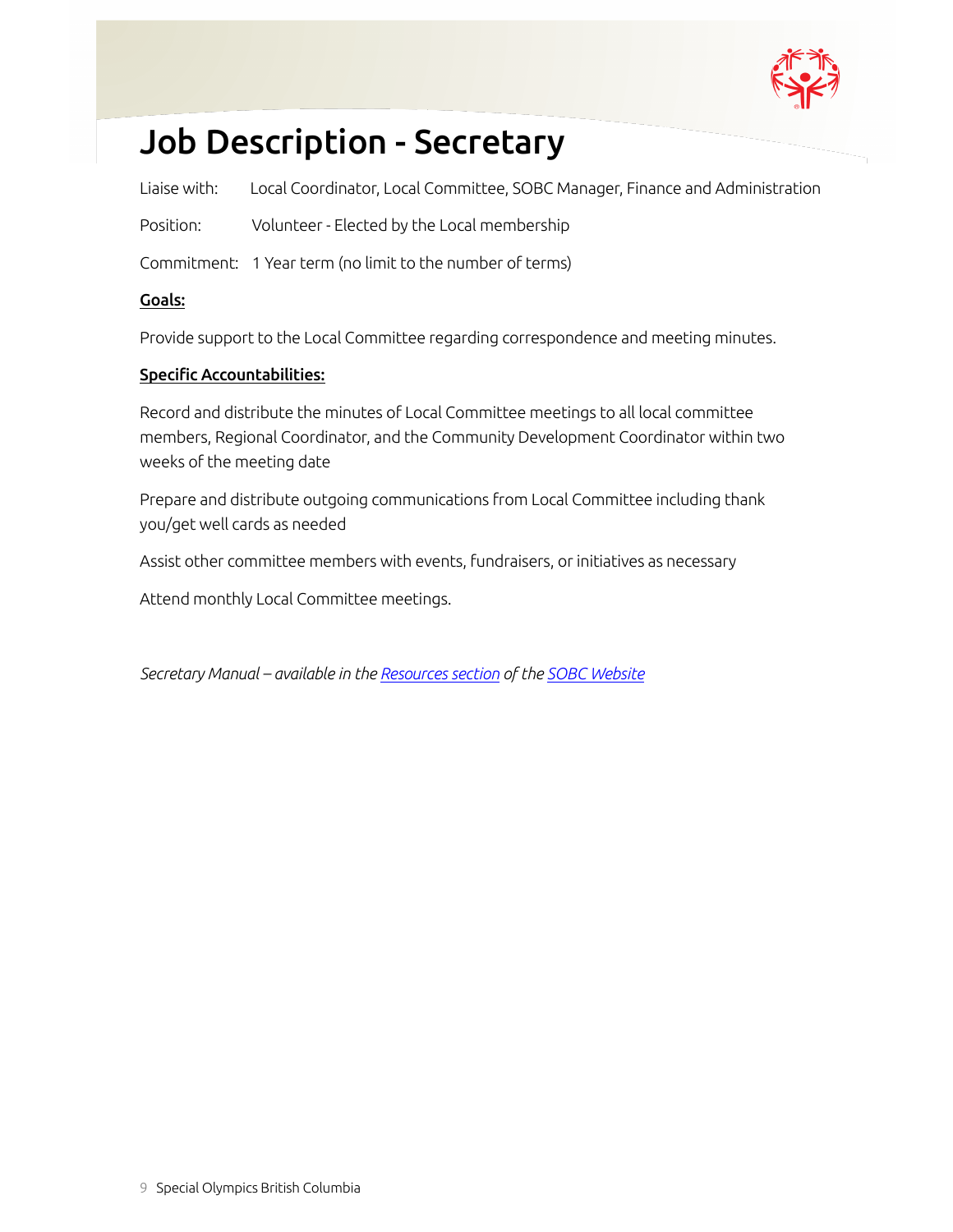

### <span id="page-9-0"></span>Job Description - Treasurer

Liaise with: Local Coordinator, Local Committee, SOBC Manager, Finance and Administration

Position: Volunteer - Elected by the Local membership

Commitment: 1 Year term (no limit to the number of terms)

#### Goals:

Develop a working budget for the Local and maintain and present the Local financial statements each month.

#### Specific Accountabilities:

Submit a financial statement to SOBC Provincial Office monthly by the required deadline

Report to Local Committee on the financial status of the local at every local meeting

Make deposits and write cheques as required

In consultation with the Local Committee develop an annual budget (July 1 - June 30) to cover the operation of the local

Submit the annual budget along with Accreditation to the Community Development Coordinator by the specified deadline

Assist other committee members as necessary

Prepare an overview of the spending to date for the Annual Meeting in June

Provide monthly reports on financial status to the Local Committee

Attend monthly Local meetings

*Treasurer Resources – available in th[e Resources section](https://www.specialolympics.ca/british-columbia/resources) of th[e SOBC Website](https://www.specialolympics.ca/british-columbia)*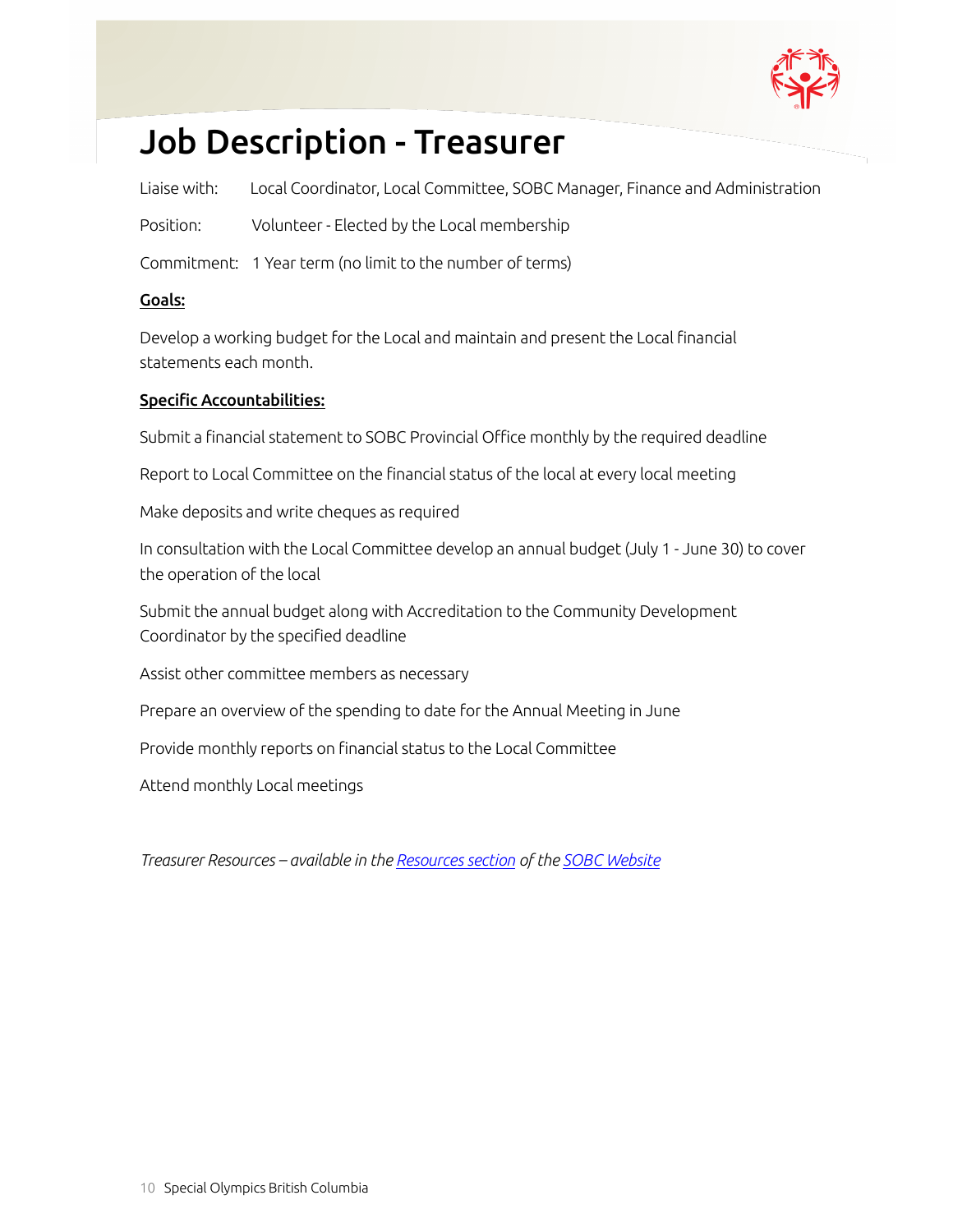

## <span id="page-10-0"></span>Job Description - Registration Coordinator

Liaise with: Local Committee, athlete and volunteer members and their families

Position: Volunteer - Elected by the Local membership

Commitment: 1 year term (no limit to the number of terms)

#### Goals:

To ensure that all Athletes and Volunteers are registered with Special Olympics BC and required registration information is provided to Committee members and Head Coaches as needed

#### Specific Accountabilities:

Prepare and distribute registration packages for athletes and volunteers

With support from the local committee, organize in-person registration event(s).

Receive registration and input new members and update information for existing members in the Portal (registration database)

Monitor local designated PO Box for mailed registration (as applicable)

Follow up on missing information to ensure registration information is complete

Input any changes in athlete / volunteer information into the Portal as received

Monitor status of registration documents to ensure athletes and volunteers complete required registration documents prior to starting a program

Maintain a secure filing system to allow for retention of registration forms for a period of two years

Answer enquiries from prospective athletes and their families

Provide head coaches with needed information prior to the start of each season

Monitor status of CRCs and in conjunction with the Volunteer Coordinator providing information to volunteers on how to apply for a CRC

*\*\*Duties may be split with one volunteer managing athlete data and a separate volunteer managing volunteer data. Monitoring CRCs and supporting volunteers with applications for CRCs may be managed by the Volunteer Coordinator. Exact responsibilities will vary by local*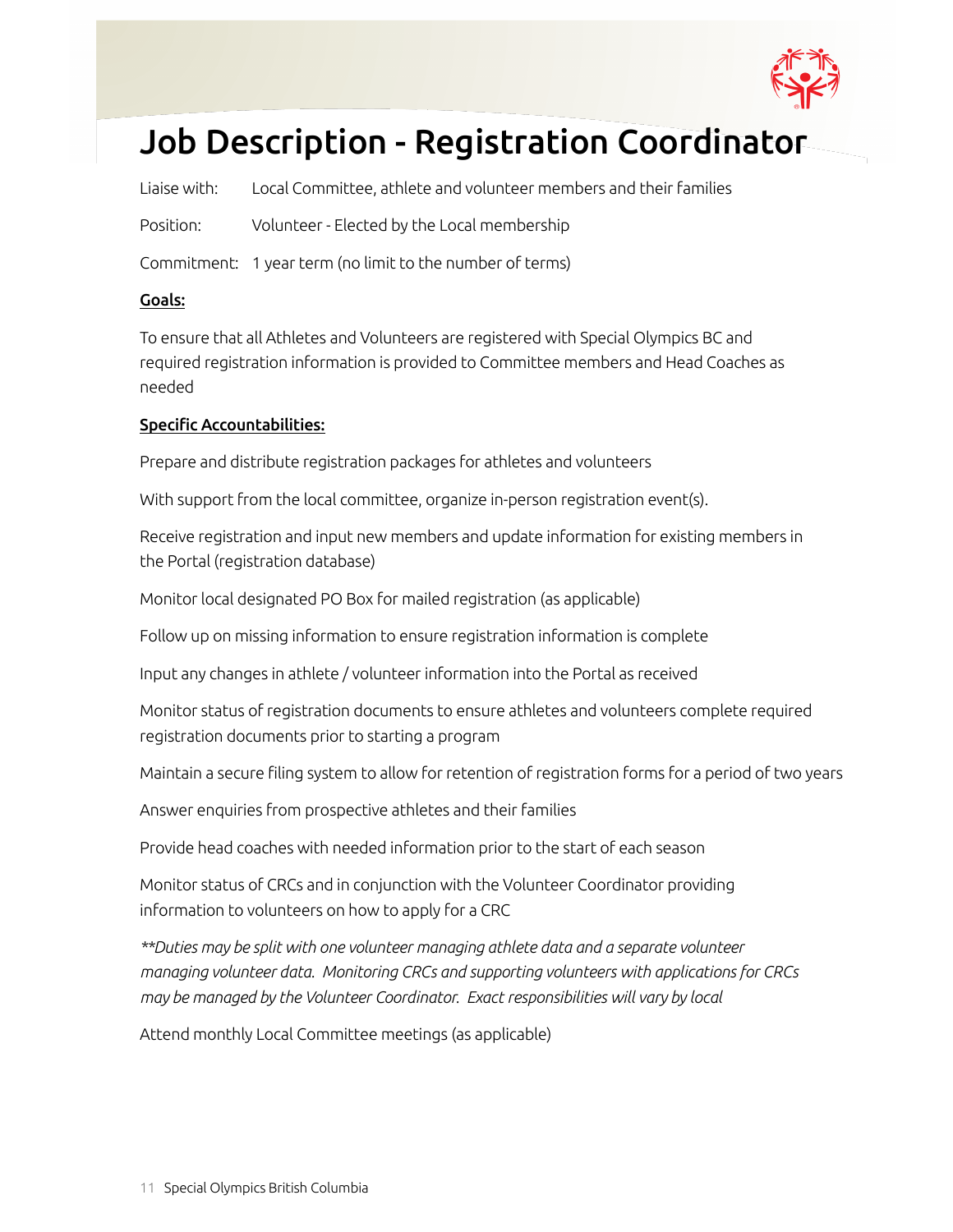

## <span id="page-11-0"></span>Job Description - Public Relations Coordinator

Liaise with: Local Coordinator, Local Committee, SOBC Manager -Communications

Position: Volunteer - Elected by the Local membership

Commitment: 1 Year term (no limit to the number of terms)

#### Goals:

Tell more people about Special Olympics so that they will become fans of Special Olympics and volunteer, donate, or participate.

#### Specific Accountabilities:

Coordinate all aspects of public relations/communication for the SOBC Local (i.e., feature stories, advertising of meetings, events, news releases, public service announcements, etc.) and develop relations with local media contacts

Work with Coaches to provide written articles/photos and story leads to local media

Organize local promotional events (Mall displays, etc.)

Responsible for correct use of style guide

Develop a communications plan including:

- Social media
- E-newsletter
- Webpage
- Facebook account
- Internal communications

Attend monthly Local Committee meetings and provide updates on Public Relations

*Public Relations Coordinator Manual – available in the [Resources section](https://www.specialolympics.ca/british-columbia/resources) of the [SOBC Website](https://www.specialolympics.ca/british-columbia)*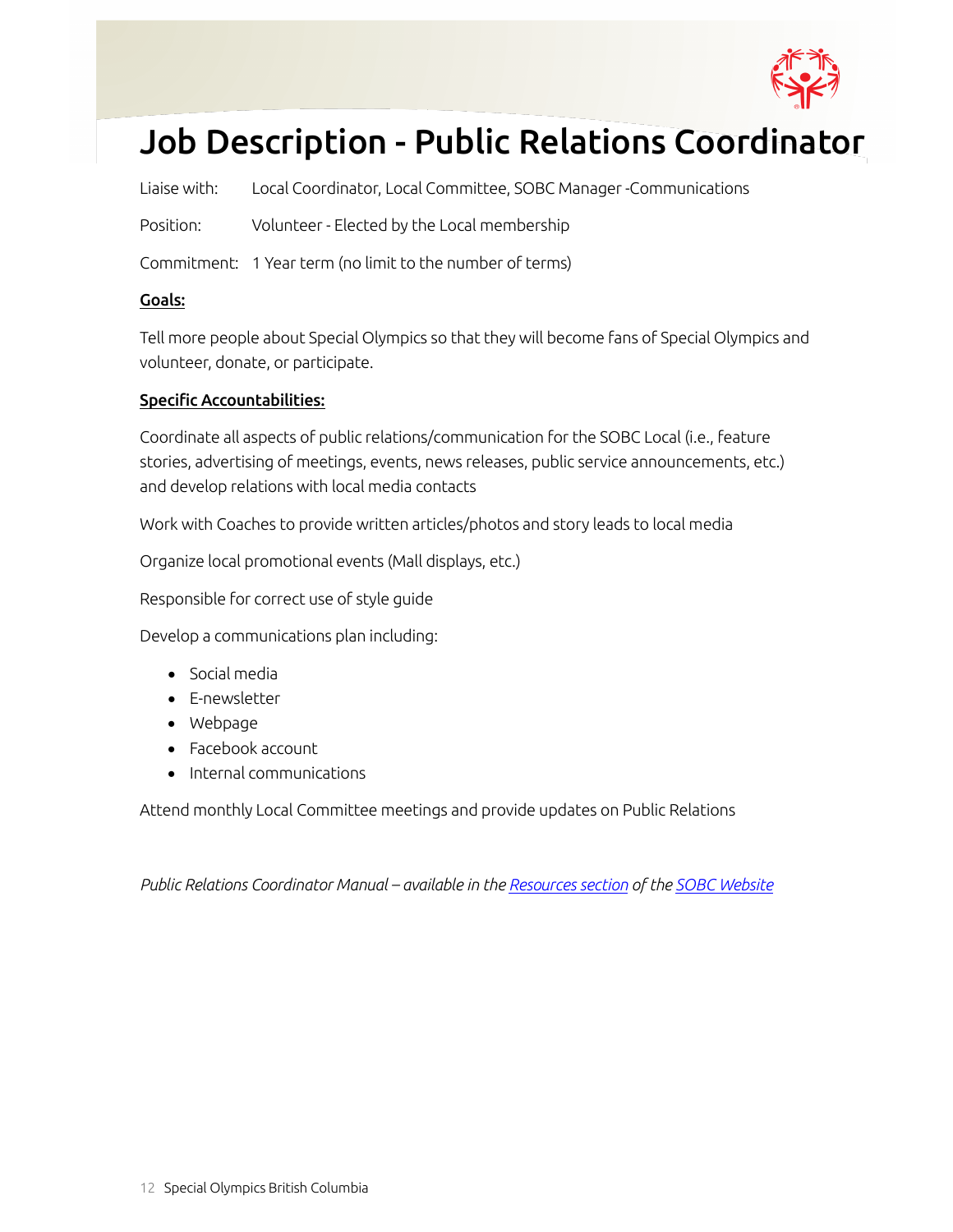

## <span id="page-12-0"></span>Job Description - Fundraising Coordinator

Liaise with: Local Coordinator, Local Committee, SOBC Fundraising team

Position: Volunteer - Elected by the Local membership

Commitment: 1 Year term (no limit to the number of terms)

#### Goals:

Develop and implement a fundraising plan to ensure there is sufficient funding for the ongoing operations of the Local.

#### Specific Accountabilities:

Coordinate all fundraising activities for the local

Develop an annual fundraising plan that includes (but may not be limited to):

- Contacting service clubs and other organizations that might provide financial support to the local
- Engaging in corporate and donor support
- Hosting at least one fundraising event per year (to jointly raise funds and build on public awareness)

Liaise with SOBC Provincial Office regarding fundraising activities, grants, sponsors, and campaigns

Recognize, support, and partake in provincial and national sponsor programs where applicable in the local (Staples, Sobeys, LETR etc.) and ensure relevant sponsor benefits are provided at the Local level (i.e., exclusivity where promised, inclusion at competition and events)

Work with local committee:

- Public Relations/Media Coordinator to ensure correct use of the Special Olympics style guide when preparing materials
- Treasurer to seek out and submit grant applications
- Volunteer Coordinator and Athlete Coordinator to secure volunteers and athletes for fundraising events and initiatives

Attend monthly Local Committee meetings and provide updates on fundraising

*Fundraising Coordinator Manual – available in the [Resources section](https://www.specialolympics.ca/british-columbia/resources) of the [SOBC Website](https://www.specialolympics.ca/british-columbia)*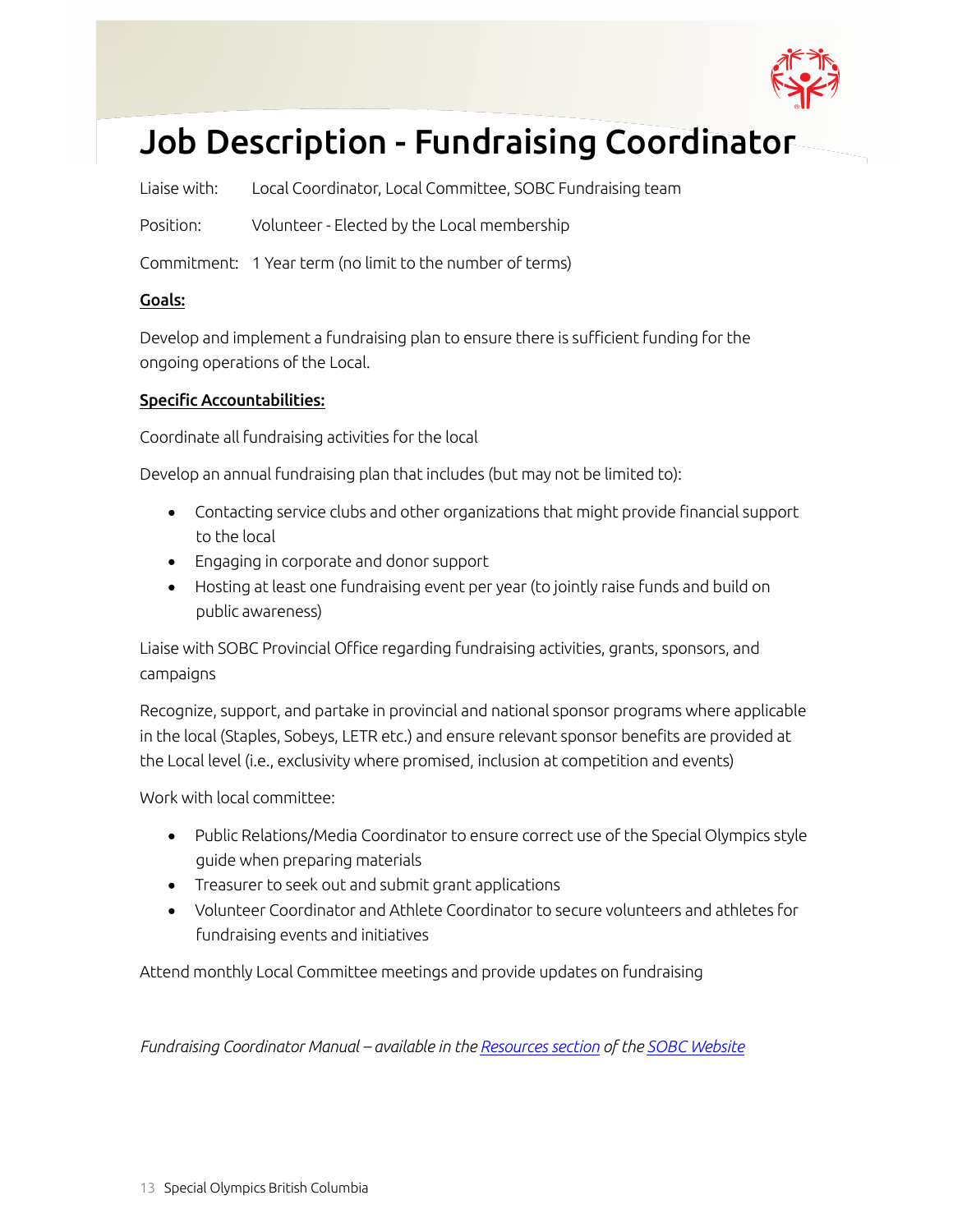

# <span id="page-13-0"></span>Job Description - Equipment Coordinator

| Liaise with: | Local Coordinator, Local Committee            |
|--------------|-----------------------------------------------|
| Position:    | Volunteer - Elected by the Local membership   |
| Commitment:  | 1 Year term (no limit to the number of terms) |

#### Goals:

Ensure the correct storage, distribution, and maintenance of all sport program equipment for the Local.

#### Specific Accountabilities:

Responsible for checking out equipment to coaches at the start of their season and collecting and inspecting equipment at the end of their season

Maintain organized equipment storage space and an updated inventory of sport equipment belonging to the Local

When required, aid in sourcing and quoting new equipment for sport programs, utilizing quotes from 3 different sources

Attend monthly Local Committee meeting (as applicable)

Attend coach meetings when they arise

\*\**The above responsibilities are also listed as part of the Program Coordinator role but larger locals may wish to delegate a separate volunteer to undertake the role*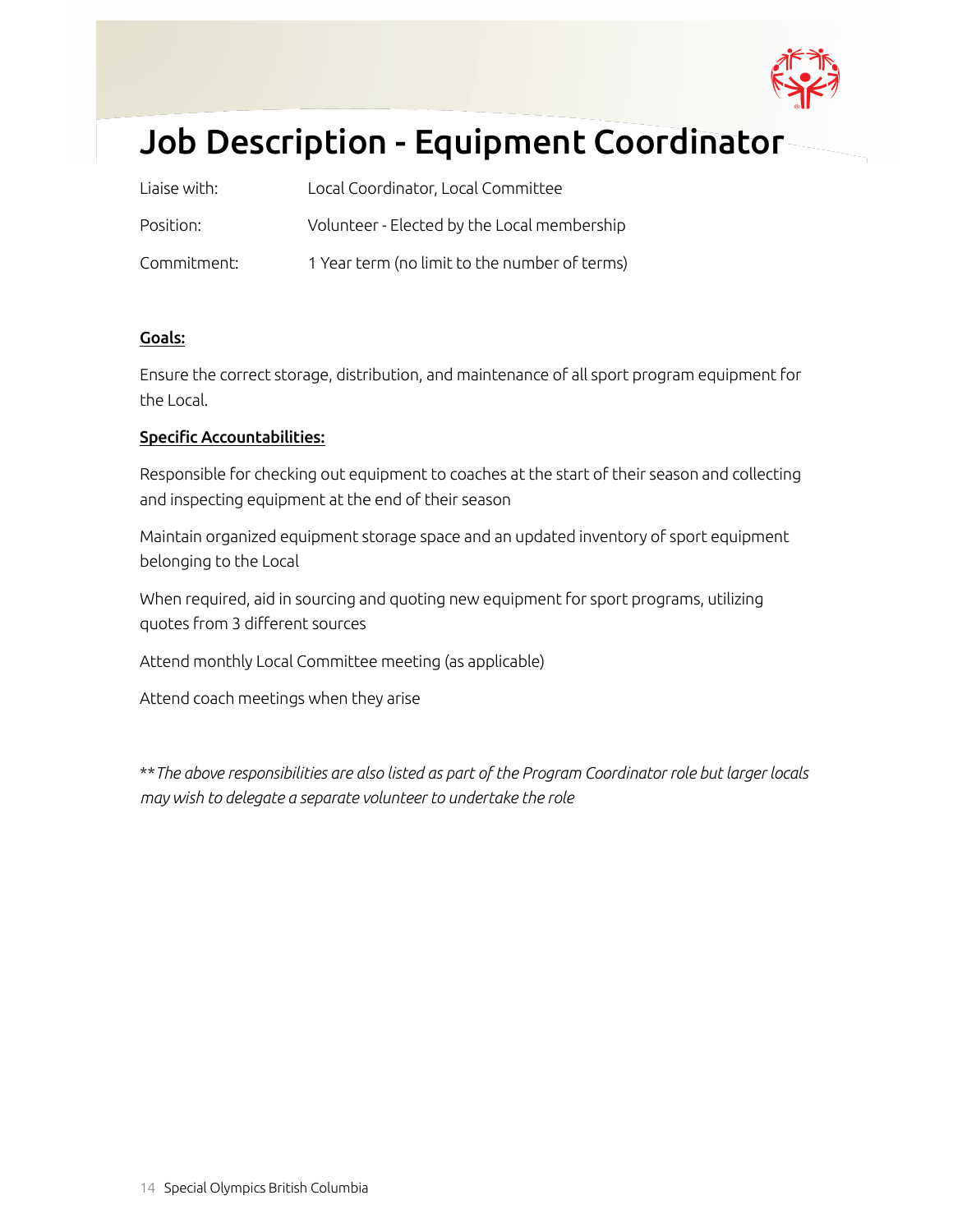

# <span id="page-14-0"></span>Job Description - Family & Friends Coordinator

| Liaise with: | Local Coordinator, Local Committee, Families              |
|--------------|-----------------------------------------------------------|
| Position:    | Volunteer - Elected by the Local membership               |
|              | Commitment: 1 Year term (no limit to the number of terms) |

#### Goals:

Coordinate the involvement of parents/caregivers with the Local SOBC committee.

#### Specific Accountabilities:

Establish a communication plan to distribute and receive feedback from families and friends

Find ways to involve families and friends in the Local (i.e., helping at or attending fundraisers and sport programs and competitions)

Host one to two families and friends' events per year

Gather email addresses and distribute e-newsletter to families and friends

Establish a telephone/email tree to get information to families & friends (i.e., upcoming events, important dates, and deadlines

Represent families and friends on the Local Committee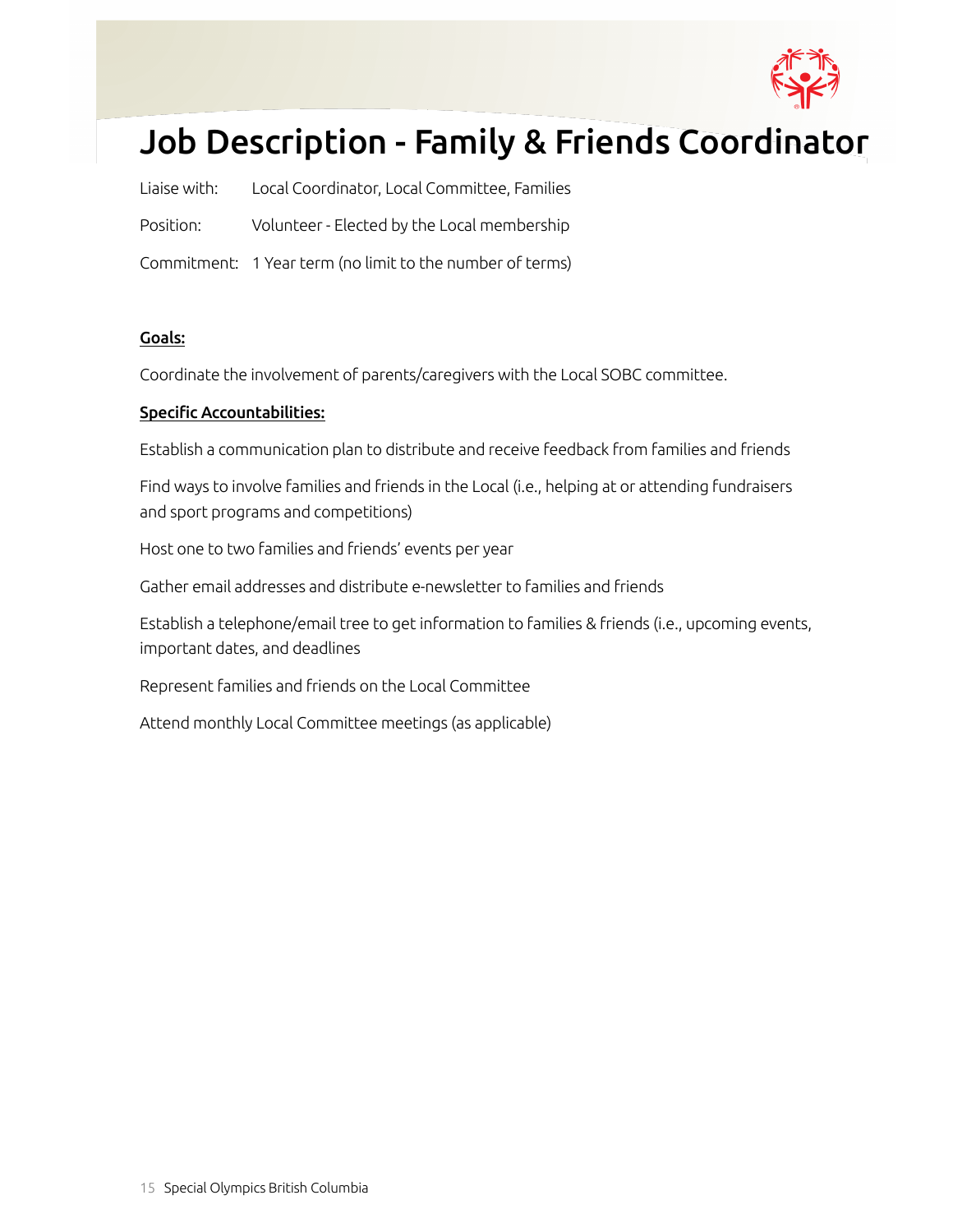

# <span id="page-15-0"></span>Job Description - Special Events Coordinator

|           | Liaise with: Local Coordinator, Local Committee           |
|-----------|-----------------------------------------------------------|
| Position: | Volunteer - Elected by the Local membership               |
|           | Commitment: 1 Year term (no limit to the number of terms) |

#### Goals:

Organize Special Events as requested and approved by the Local Committee

#### Specific Responsibilities:

Organize any social events approved by the Local Committee (i.e., Christmas party, year-end party)

Assist other Committee members with events as requested (i.e., meals at competitions hosted by the Local, volunteer appreciation events, fundraising events, registration day BBQ)

Create a budget for yearly plans and submit to Local Committee at beginning of the fiscal year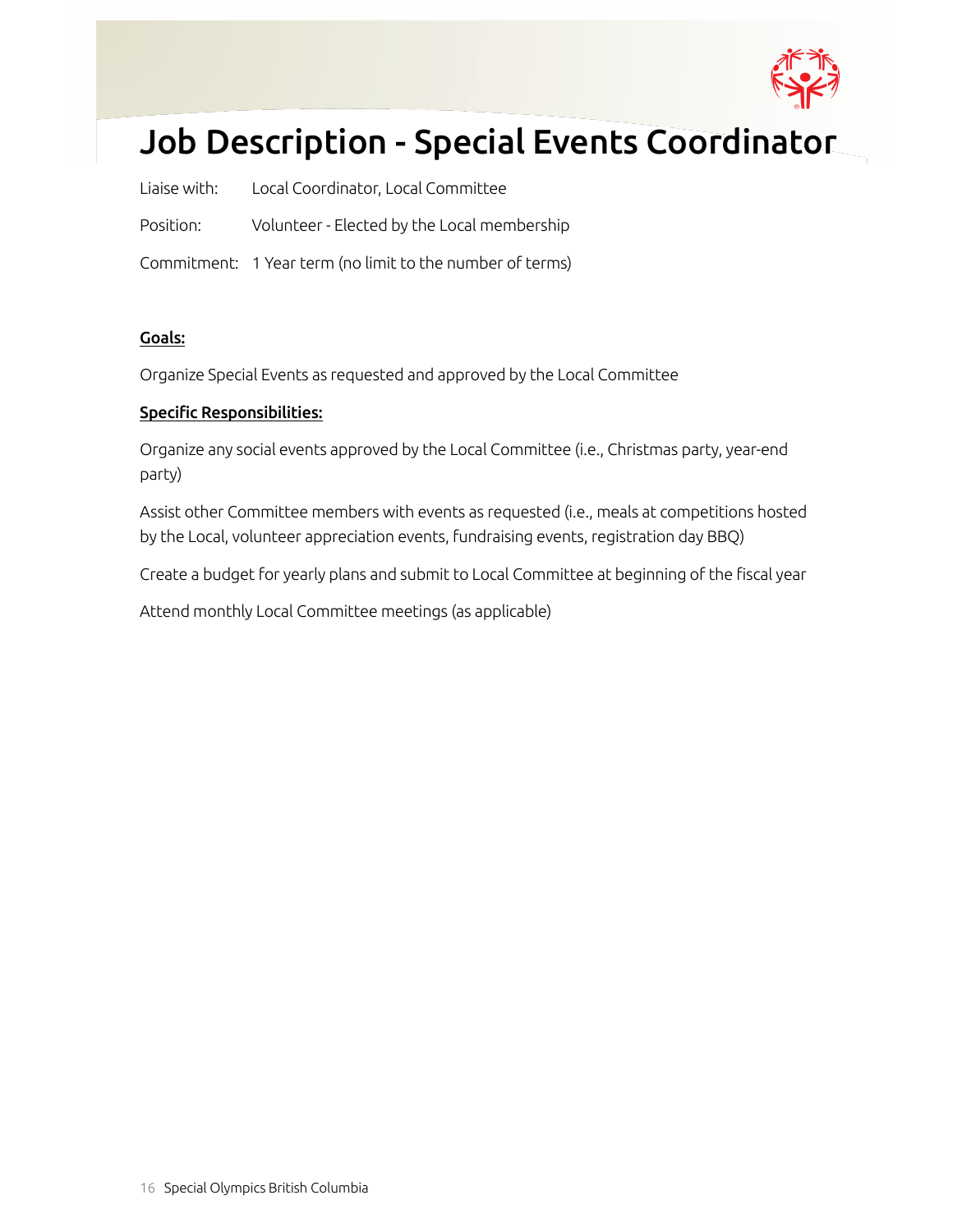

## <span id="page-16-0"></span>Job Description - Youth Coordinator

| Liaise with: | Local Coordinator, Local Committee, Community Development Coordinator |
|--------------|-----------------------------------------------------------------------|
|--------------|-----------------------------------------------------------------------|

Position: Volunteer - Elected by the Local membership

Commitment: 1 Year term (no limit to the number of terms)

#### Goals:

Implement programs for pre-school and school aged youth and liaise with various groups currently working with this population

#### Specific Responsibilities:

Work with the Community Development Coordinator to determine with programs would be best for the Local

Work with the Volunteer Coordinator to recruit facilitators

Ensure that facilitators attend the Young Athlete Facilitator training

Work with the Program Coordinator to book facilities

Meet with Child Development Centers, Schools, and Government Agencies to recruit athletes

Work with Public Relations Coordinator to advertise the Youth Programs

Ensure Youth Leaders are kept in contact with the Local Committee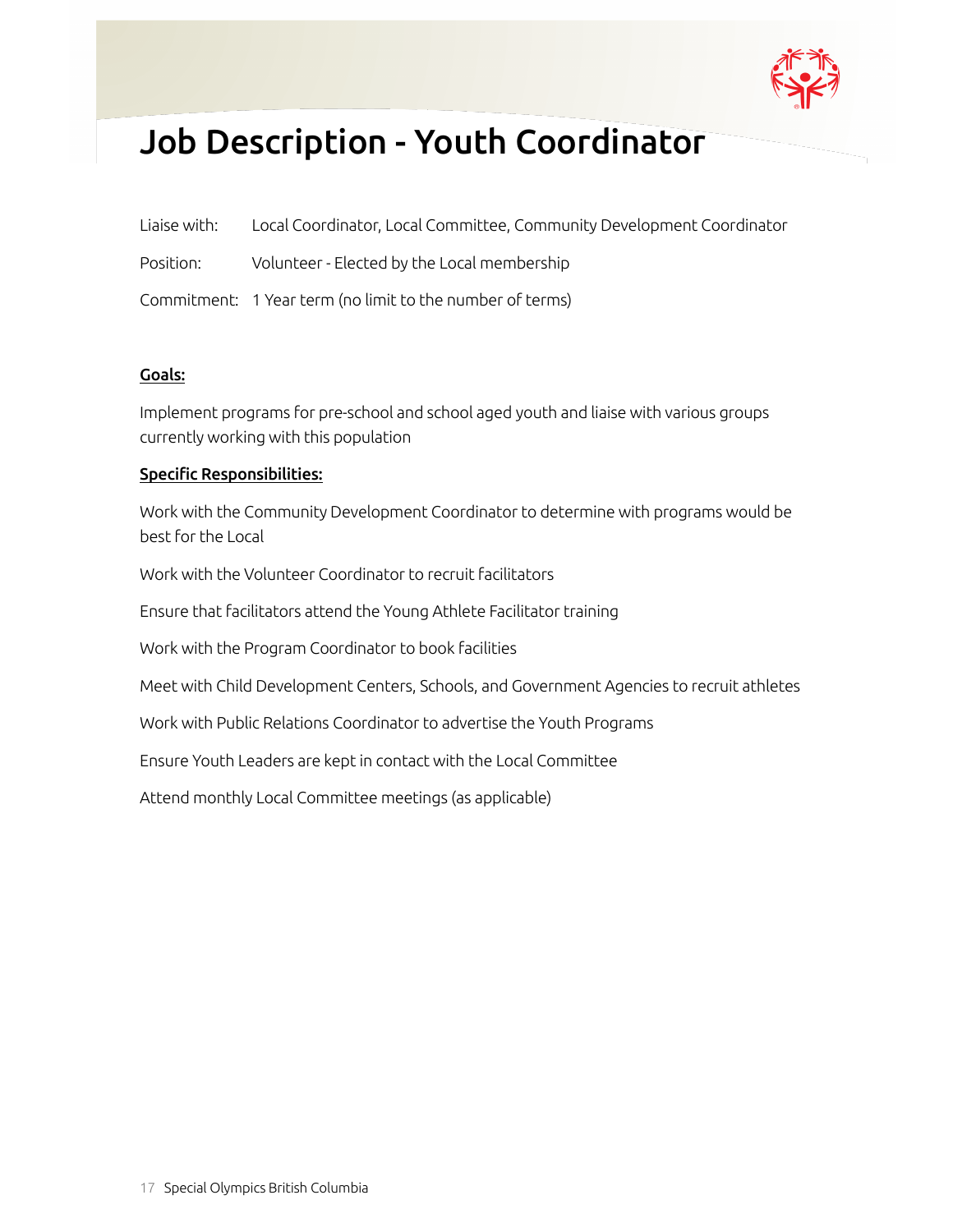

### <span id="page-17-0"></span>Job Description - Athlete Representative

| Liaise With: | Local Coordinator, Athlete Mentor                         |
|--------------|-----------------------------------------------------------|
| Position:    | Volunteer - Elected by the Local membership               |
|              | Commitment: 1 Year term (no limit to the number of terms) |

#### Goals:

To seek input from athletes in the Local and represent athletes on the Local Committee

#### Specific Responsibilities:

Actively gather information from fellow athletes within the SOBC Local.

Voice the concerns/questions of the athletes to coaches and/or the SOBC Local Committee

Report pertinent information to fellow athletes within the SOBC Local

Work with Local Committee to encourage athletes to come out to Local and Provincial fundraisers

Act as a leader and role model to all SOBC Athletes

Attend monthly local committee meetings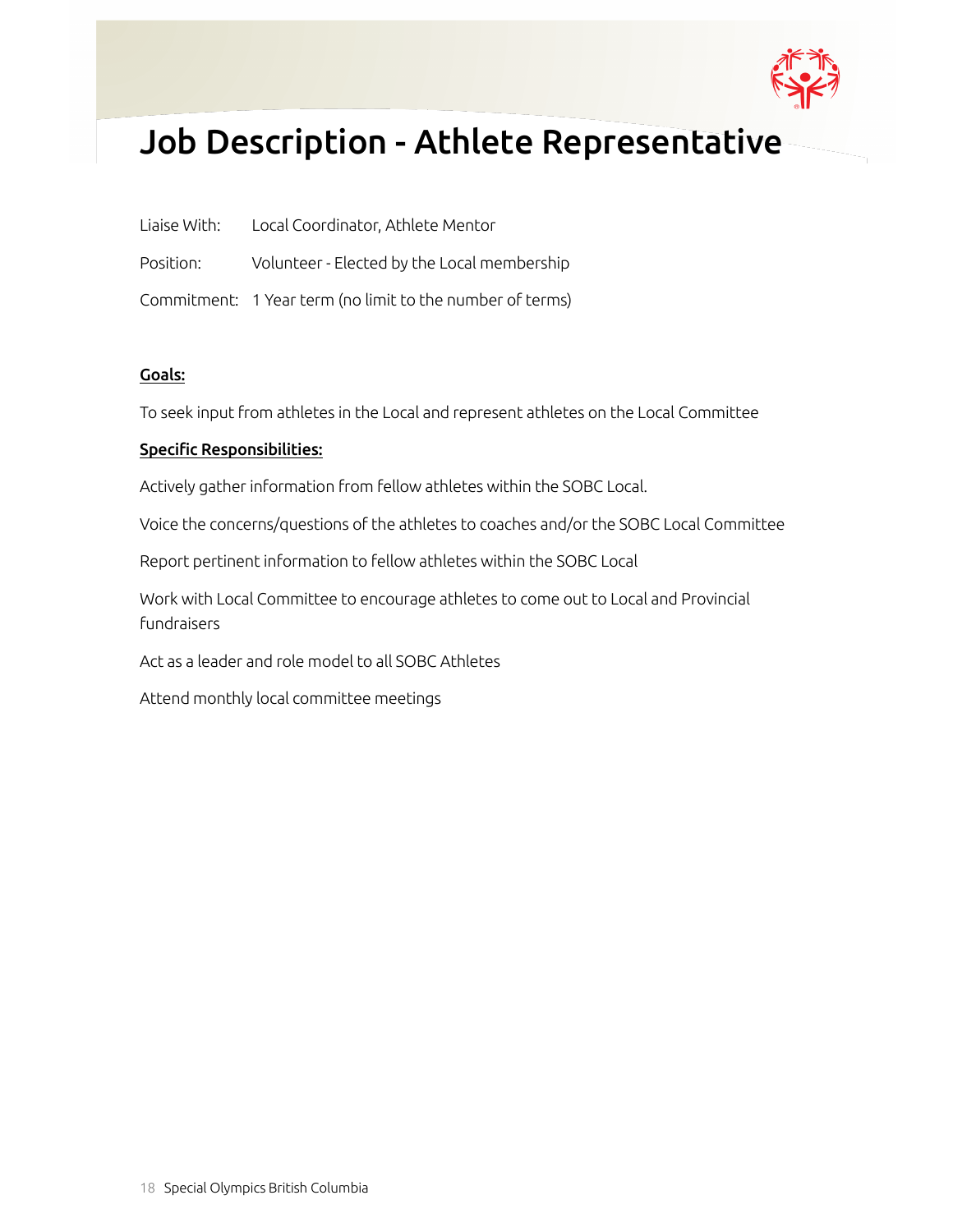

### <span id="page-18-0"></span>Job Description - Athlete Leader Liaison

| Liaise with: | Athlete Representative, Athlete Council, Local Committee |
|--------------|----------------------------------------------------------|
| Position:    | Volunteer - Elected by the Local membership              |
| Commitment:  | 1 Year term (no limit to the number of terms)            |

#### Goals:

Mentor Athlete Representative and/or Athlete Council member(s) and act as liaison to the Local Committee.

#### Specific Accountabilities:

Act as Mentor to Athlete Representative

Attend Athlete Council meetings and assist Chair in leading these meetings, developing the agenda, and taking minutes

Attend monthly Local Committee meetings and report on findings of Athlete Council and/or assist Athlete Representative in reporting to Local Committee

Attend Athlete Leadership training with Athlete Representative or other members of the Athlete Council and/or assist in finding volunteers to serve as Mentors for Athlete Leaders within the Local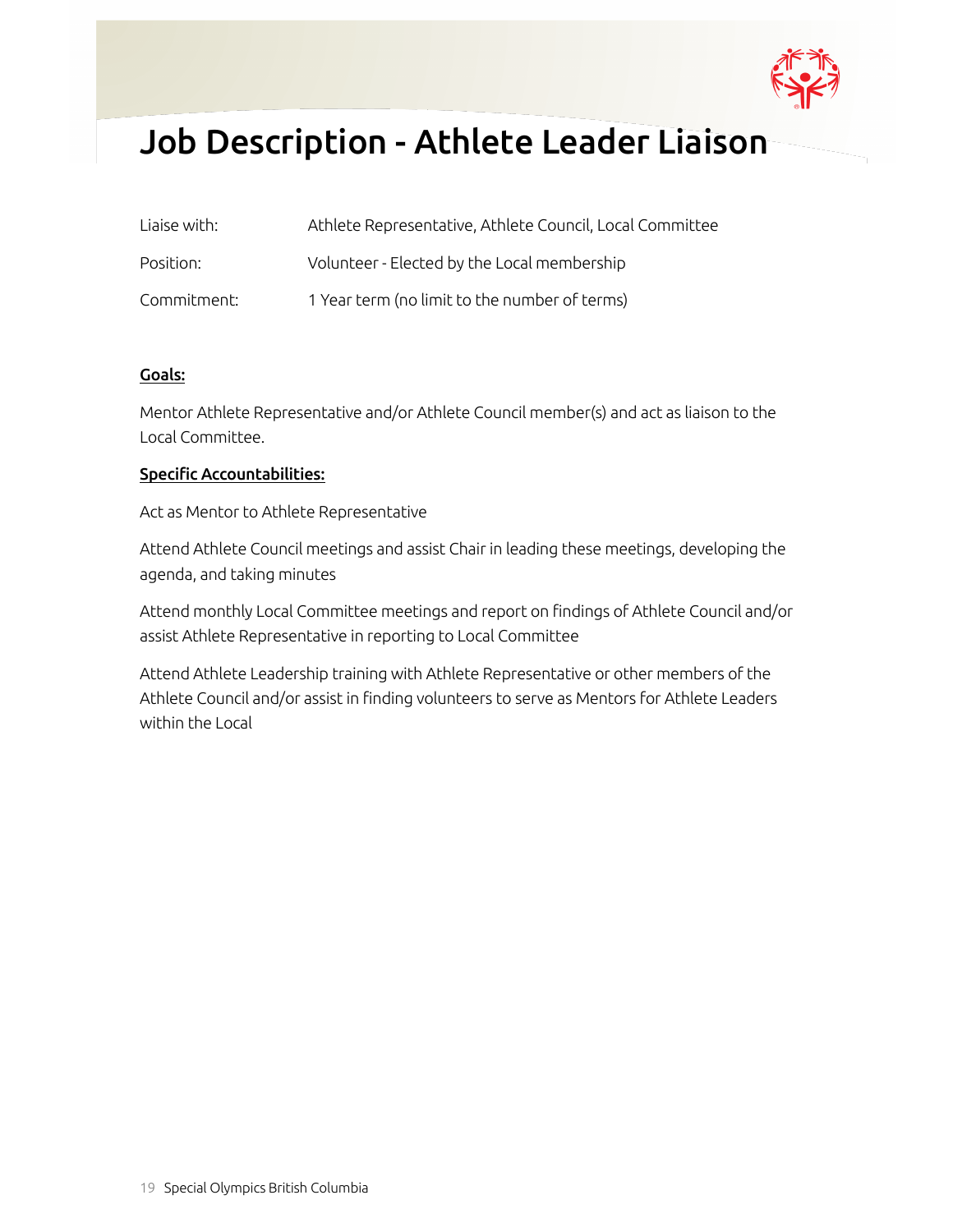

### <span id="page-19-0"></span>Job Descriptions – Sport & Program

### <span id="page-19-1"></span>Head Coach

\**NOTE: To ensure all criteria are being met, it is expected that some duties should be delegated to either an Assistant Coach or Team Manager*

Liaise with: Program Coordinator, Assistant Coach

Commitment: 2 Year term, reviewed at end of each year (No limit to the number of terms)

#### Goals:

Lead planning and delivery of quality sport programs

#### Specific Accountabilities:

Prior to start of season hold a pre-season meeting with assistant coaches and program volunteers to determine yearly goals, seasonal plan, and review year's budget

Regularly communicate with assistant coaches (i.e., 10 minutes prior to start of each practice as well as 10 minutes following)

Plan all activities for the season (weekly lesson plans, seasonal plan, yearly goals)

Ensure appropriate consultation is had with all coaching contingents

Review Emergency Action Plan with all volunteers and athletes, practice at least once per season

Conduct a Skill Assessment of all athletes at beginning of season

Serve as official spokesperson for the athletes/team

Maintain necessary contact & communication with parents/caregivers

Minimum two (2) notices a season (i.e., pre & post season)

Make available Head Coach's contact phone number to members in their program

Ensure timely written notice to caregivers and/or athletes of all games/competition regarding all aspects including time, place, travel arrangements and equipment needs

Ensure that all athletes/volunteers are registered to participate

Take weekly attendance

Ensure that follow-up phone contact is made to all athletes not at practice or competition/games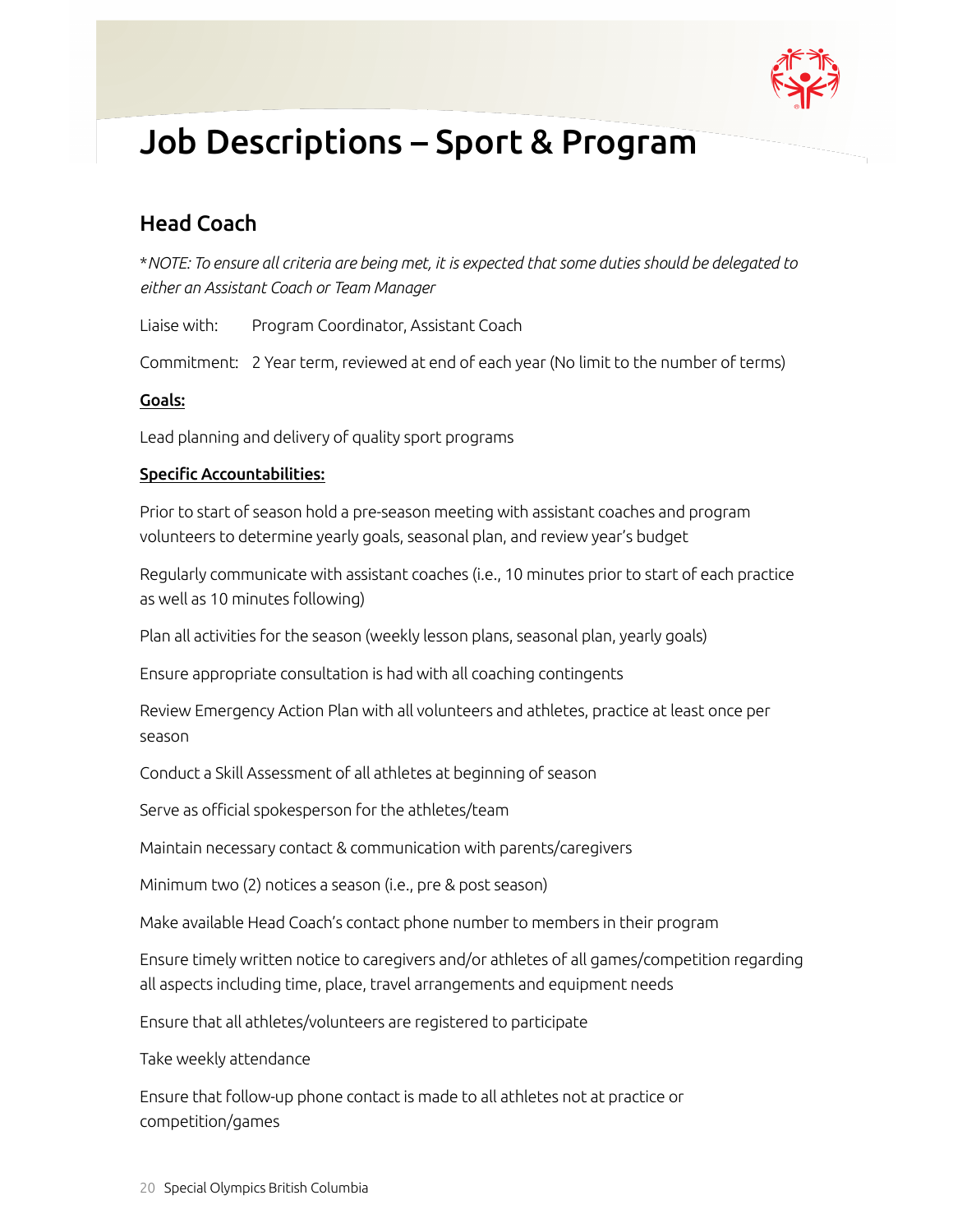

#### *(Head Coach continued)*

Facilitate practices with assistant coaches with the safety and wellbeing of the athletes as the foremost concern

Attend regularly scheduled coaches' meetings or send a representative

Ensure all athletes/volunteers have gone home or have been picked up after practices, and that the facility is returned to original condition

Regularly attend and coach athletes/team in all practices and competitions

Regularly attend competitions with athletes/team

Devote adequate time to preparation of athletes for events, as per SOC Competition Sport Workshop (warm-up, skill development, cool down, mental preparation, attire, equipment)

Follow Sport Specific Skill Book or other resources available

Ensure that athletes are physically prepared to achieve maximum performance at competition

Prepare and submit a year-end report to Program Coordinator, which contains a summary of the year's activities (may also contain evaluations of players & any recommendations)

Ensure behavioral or medical incident reports are completed when needed

Prepare next season's budget and submit to program coordinator

#### Requirements:

Must be at least 19 years of age

Must be fully SOC competition trained within the first year of coaching (SOC Competition Sport Workshop, and Making Ethical Decisions module and online evaluation completed) and any additional requirements in place at the time

Must abide by Special Olympics BC policies

Must abide by procedures set by the Local

Must follow the philosophy of Special Olympics BC as presented in the Mission Statement

*Head Coach Manual and Coaching Resources – available in th[e Resources section](https://www.specialolympics.ca/british-columbia/resources) of the [SOBC](https://www.specialolympics.ca/british-columbia)  [Website](https://www.specialolympics.ca/british-columbia)*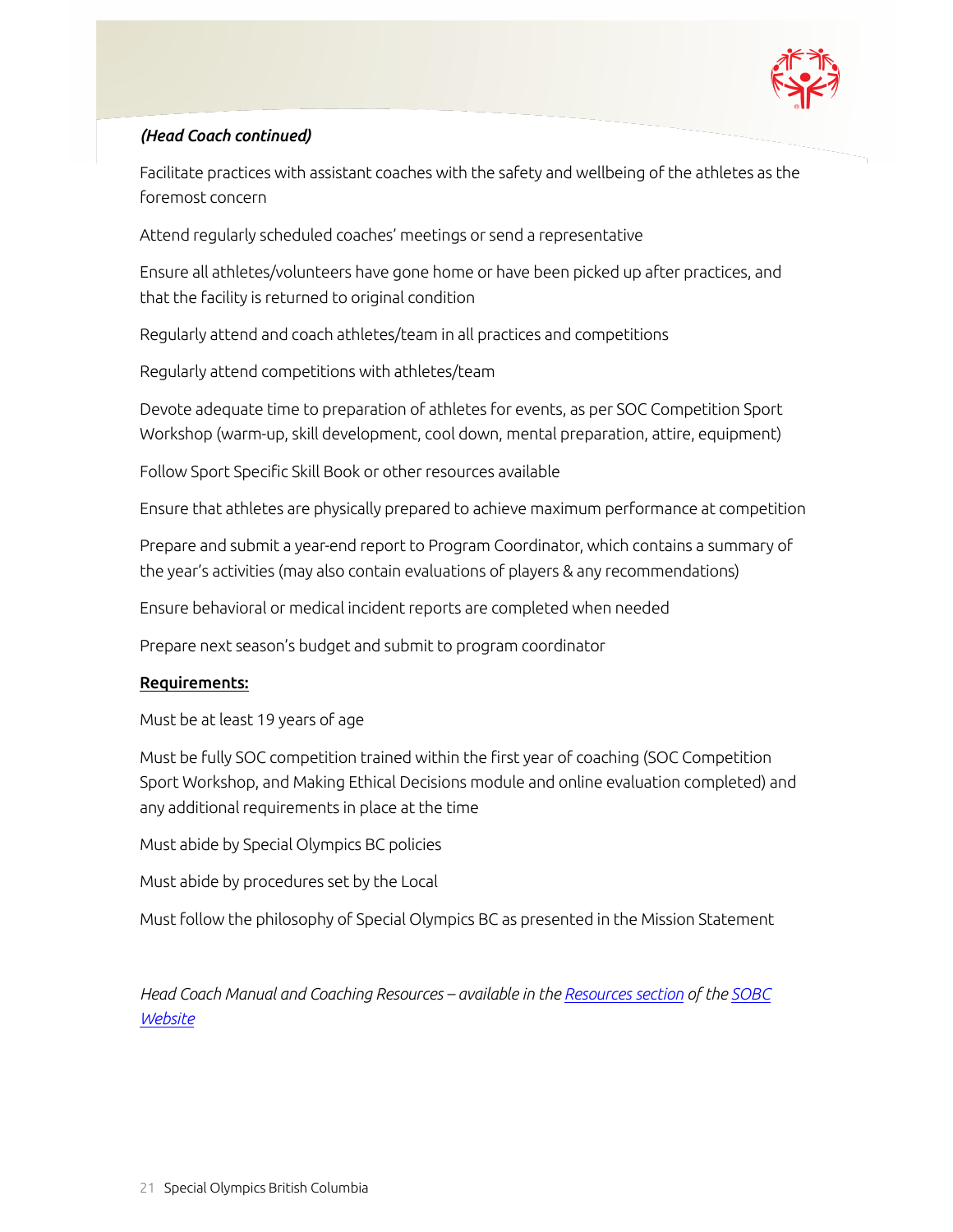

### <span id="page-21-0"></span>Assistant Coach

Liaise with: Head Coach, Program Coordinator

Commitment: 2 Year term, reviewed at end of each year ((No limit to the number of terms)

#### Goals:

In conjunction with the Head Coach and program volunteers' delivery quality sport specific programs

#### Specific Accountabilities

Assist Head Coach will all duties, as delegated by Head Coach

Regularly communicate with Head coach (i.e., 10 minutes prior to start of each practice)

Adhere to the plans of Head Coach (weekly & seasonal)

Assist with supervision of athletes

Supervise activities when deemed necessary by Head Coach

Coach team in all practices and competitions

Regularly attend practices & competitions with athletes

Devote adequate time to preparation of athletes for events, as per SOC Competition Sport Workshop (warm-up, skill development, cool down, metal preparation, attire, equipment)

Follow Sport Specific Skill Book

#### Requirements:

Must be at least 16 years of age

Must be fully SOC competition trained within the first year of coaching (SOC Competition Sport Workshop, and Making Ethical Decisions module and online evaluation completed) and any additional requirements in place at the time

Must abide by Special Olympics BC policies

Must abide by procedures set by the Local

Must follow the philosophy of Special Olympics BC as presented in the Mission Statement

*Coaching Resources – available in the [Resources section](https://www.specialolympics.ca/british-columbia/resources) of the [SOBC Website](https://www.specialolympics.ca/british-columbia)*